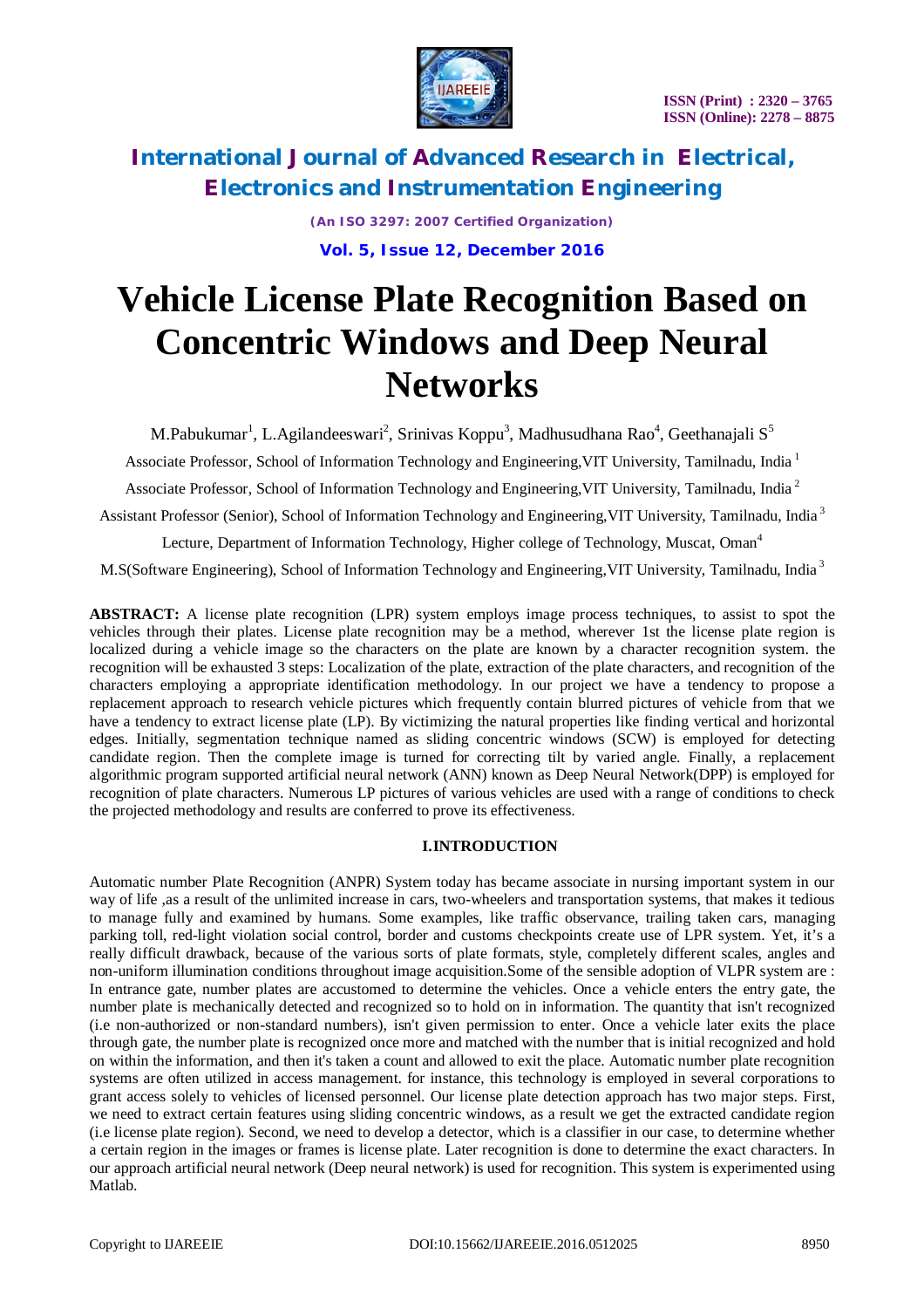

*(An ISO 3297: 2007 Certified Organization)*

#### **Vol. 5, Issue 12, December 2016**

#### **II. LITERATURE**

[1] H.Erdinc Kocer , K.Kursat Cevik , A neural network for vehicle plate recognition is outlined by a group of input pictures which can be activated by providing pixels of the input image. When being weighted and remodeled by a function ,the activations of those pictures are then passed on to alternative method of recognition. This method is repeated till the characters within the image are expected. The characters together with letters and numbers inserting within the license plate were situated and determined by exploitation with canny edge detection operator and therefore the blob coloring technique. This method benefited in proving the accuracy of plate recognition on a whole range of inputs. The main disadvantages are :1) they can be hard to tune and therefore hard to debug; 2) they are computationally intensive to train, i.e you need a lot of preprocessing procedures and a distributed platform to train on very large datasets. As a result, 247 license plates in 259 vehicle image were recognized correctly by this method, so the overall recognition percentage of the system is 95.36%.[2] The paper implements an artificialneural networks based methodology for training the structural parameters of water harvesting structures(WHS) at the conceptual stage of design.This method reveals that,the structural parameters of the WHS predicted using ANN are closely related to the actual field parameters. A parametric sensitivity study is performed to assess the most significant design parameter.This system promotes in aiding the engineer incharge to conveniently focus on budget requirements and minimize the laborinvolved during the phases of analysis and design. When network failure or error occurred, it is evaluated in terms of mean squared error(MSE).The entire data comprising of 264 datasets was employed for judging the prediction ability of the neural network model. [3] weighted statistics technique is employed to create the plate within the image in a very additional outstanding position. At identical time, the thick grid feature extraction and momentum BP algorithmic rule is combined and accustomed to distinguish license. This technique improves the accuracy and speed of character recognition. Through the recognition nearly one hundred vehicles license plates, was accustomed to compare the momentum gradient descent law with the steepest descent law, and obtained error curves regarding the digital recognition. When analyzing the experiment, the momentum gradient descent law restrain quickly comparison with the steepest descent law. The momentum BP law must repeat 236 times to create error reach restraining, however the steepest descent technique must repeat 2088 times. As there are numerous varieties of plates, the paper solely studies the common background of the blue license, therefore the license for the opposite background is left for us to review within the future. [4] differential morphology closing profile is employed to extract the vehicle mechanically from the traffic image. During this technique certain further operations has been applied as a locality of the algorithmic rule to attain high detection and quality rate. Result shows that this technique has a wonderful detection and quality proportion. This system is compared with alternative ancient image process based mostly strategies and therefore the results prove that this planned method provides higher results than ancient strategies. Proposed algorithmic rule works for ninety six true vehicle detection rate. Experimental result shows the relevance and therefore the superiority of this algorithmic rule. Additional inventions are required to effectively cut back the misclassification supported linguistics and geometric properties of roads and vehicles.

[5] The standardization of analysis works on Optical Character Recognition in Persian language. It describes the formations of a regular written information, together with isolated digits, isolated signs, multi-digit numbers, numerical strings, and communicating codes. Here binary pictures of seventy two, 180 samples were extracted from the designed forms. These forms are filled by one hundred eighty writers chosen from completely different age, gender, and job. Additionally a changed framing feature was projected and applied for handwriting recognition supported completely different databases. In future, the information are often dilated by aggregating additional information entry forms, and adding additional sets like Persian dates and communicating codes.

[6] In this paper initially the foreground objects are extracted from the surveillance videos. Then the proposed hierarchical multi-SVMs method is used for vehicle classification. Along with this a voting based correction scheme is presented by tracking the classified vehicles for final precision. In order to prove that the presented scheme is effective, the proposed method is tested under extensive different scenes. The results of SVMs approach is compared with BP neural method, to analyze the effectives of both the methods. The experimental results demonstrate that this new method can achieve effective results. Based on the proposed approach, a practical system for robust vehicle classification in the complex scenes is constructed. [7] Proposed: In this paper the license plate recognition is done using the integrated segmentation approach.Harris corner algorithm is proposed which helps in changing motions and illuminated lightning weather conditions. Identifying license plate is done using the segmentation technique, which is done by analyzing Pixel count,Aspect ratio and Height of characters.The algorithm performs proficiently for a given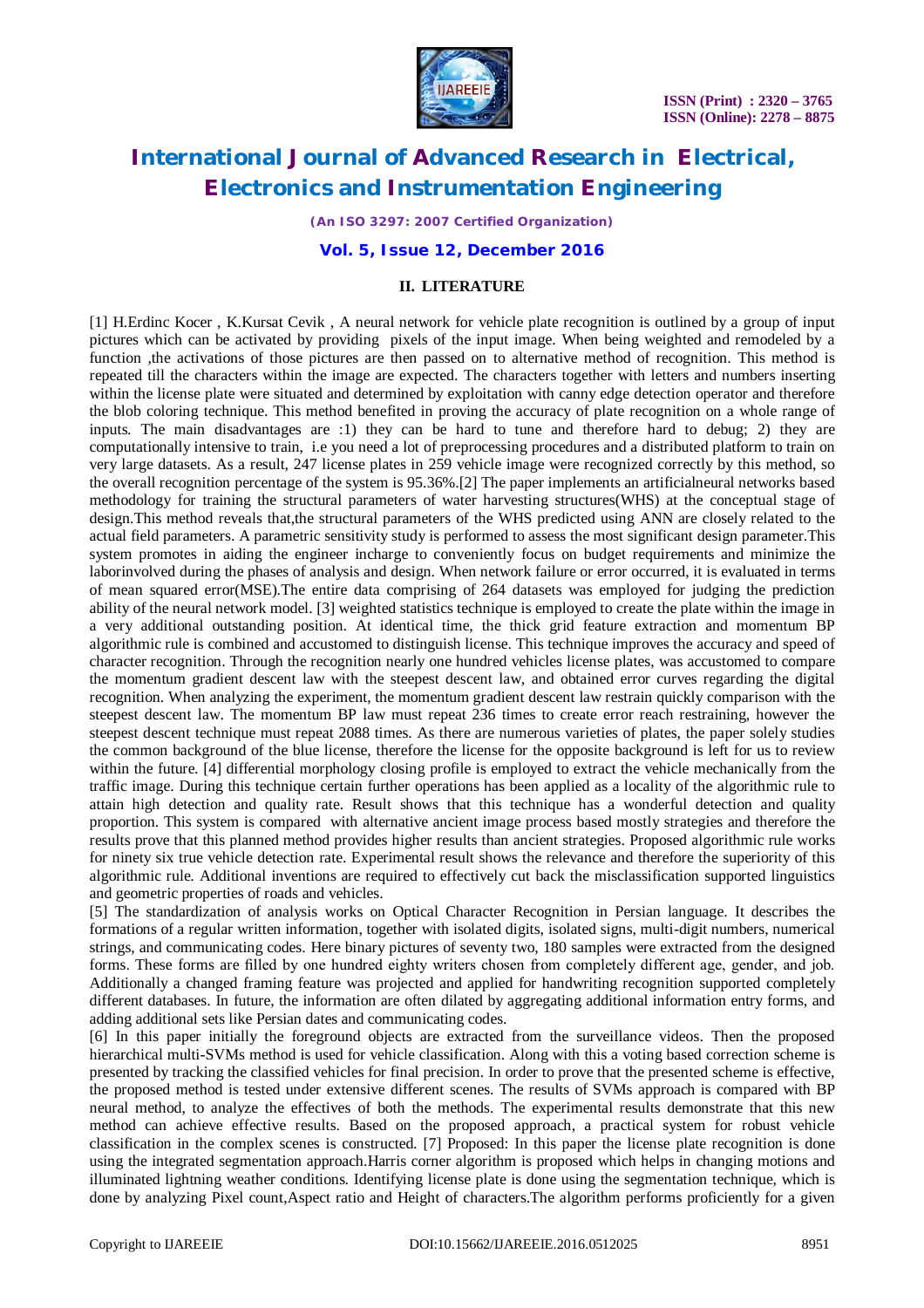

*(An ISO 3297: 2007 Certified Organization)*

### **Vol. 5, Issue 12, December 2016**

input image file. License plate detection was performed successfully through combined component analysis method for a better result.

[8] Proposed: This paper explains about License plate detection using Ostu's thresholding method. Vertical and horizontal histogram isused for segmentation of characters. The recognition of character is done by Probabilistic Neural Networks. The characters obtained from the image are stored to the database and stored as a training set and this set is used to develop a neural network. The success in the rate of character recognition can boost further the success rate of plate recognition. Finally the simulated results are tabulated using both plate and character recognition.[9] This paper explains about a two-dimensional Gabor filter. The parameters of the filter such as the orientation and the wavelengths are fuzzified to optimize the filter. Fuzzification of the wavelength results in greater selectivity. It is one of the most efficient ways of detecting and extracting the license plate from an image. The use of the filters provides a satisfactory result. This algorithm is resistant to "poor capture images". The Gabor filter using fuzzy logic efficiently detects the license plate with satisfactory results.[10] explains about detecting the license plate in hazardous conditions such as an image having foggy weather conditions,low contrast images,tilted license plate and images similar to license plate in the background. For each of these conditions a new method is proposed in this paper.It uses a novel method-statistical binarization method-radon transform method to overcome the hazardous conditions. The overall detection percentage for these techniques is 94%.However the proposed system has few limitations and can be improved by using more filtering criteria.

Many techniques has been proposed for Automatic Vehicle License Plate Recognition. The literature survey covers a wide varieties of techniques to analyze the vehicle images. This summary focuses on the main methods and concepts which has been repeatedly used. The plate region is extracted and predicted using ANN. For extraction of plate region Segmentation technique is used using Sliding Concentric Windows. A different morphological operations is used to extract the vehicle plate. The license plate extraction is also done using integrated segmentation approach which uses Harris corner algorithm. Another paper explains about license plate detection using Ostu's thresholding method where vertical and horizontal histograms is used for segmentation of characters. A two dimensional Gabor filter can also be used. Some paper explains about detecting the license plate under hazardous conditions such as foggy weather, low contrast images, tilted license plate and images similar to license plate in the background.

#### **Pre processing:**

The vehicle license plate recognition (VLPR) task is kind of difficult task from vehicle pictures owing to the view purpose changes, once vehicle bodies and license plate (LP) have similar color, multi-style plate formats, and therefore the non uniform out of doors illumination conditions throughout image acquisition. In this module initially blurred image of vehicle with license plate is uploaded. Then it is converted into gray scale image to locate the license plate region. Later from this image the noisy datas are removed and finally converted to binary image.

#### **Gray scale convertion of image**

Typical color pictures are delineate as red (R), green (G) and blue (B) or RGB pictures, however a grey scale image contains solely the brightness data however not color data. So as to enhance image process speed, input vehicle image (RGB) is regenerated to gray-level image.

#### **Remove noisy data**

Digital pictures are susceptible to a range of sorts of noise. Noise is that the results of errors within the image acquisition method that end in pixel values that don't replicate actuality intensities of the real image. Here median filtering is adopted to get rid of the noise. At first the value of the output pixel is set to the average of the pixel values within the neighbourhood pixels, instead of the mean.

#### **Binary convertion of image**

The obtained denoised image is inturn converted to binary image for better usage of reduced values such as 0's and 1's. From binary image the edge values can be easily identified.

#### **Segmentation:**

In this module from the binary image candidate region is extracted. Later in future steps the extracted candidate region is decomposed using position histogram and normalized candidate region is obtained. From normalized candidate region equal sized alphanumeric character images are obtained. Using segmentation technique named as sliding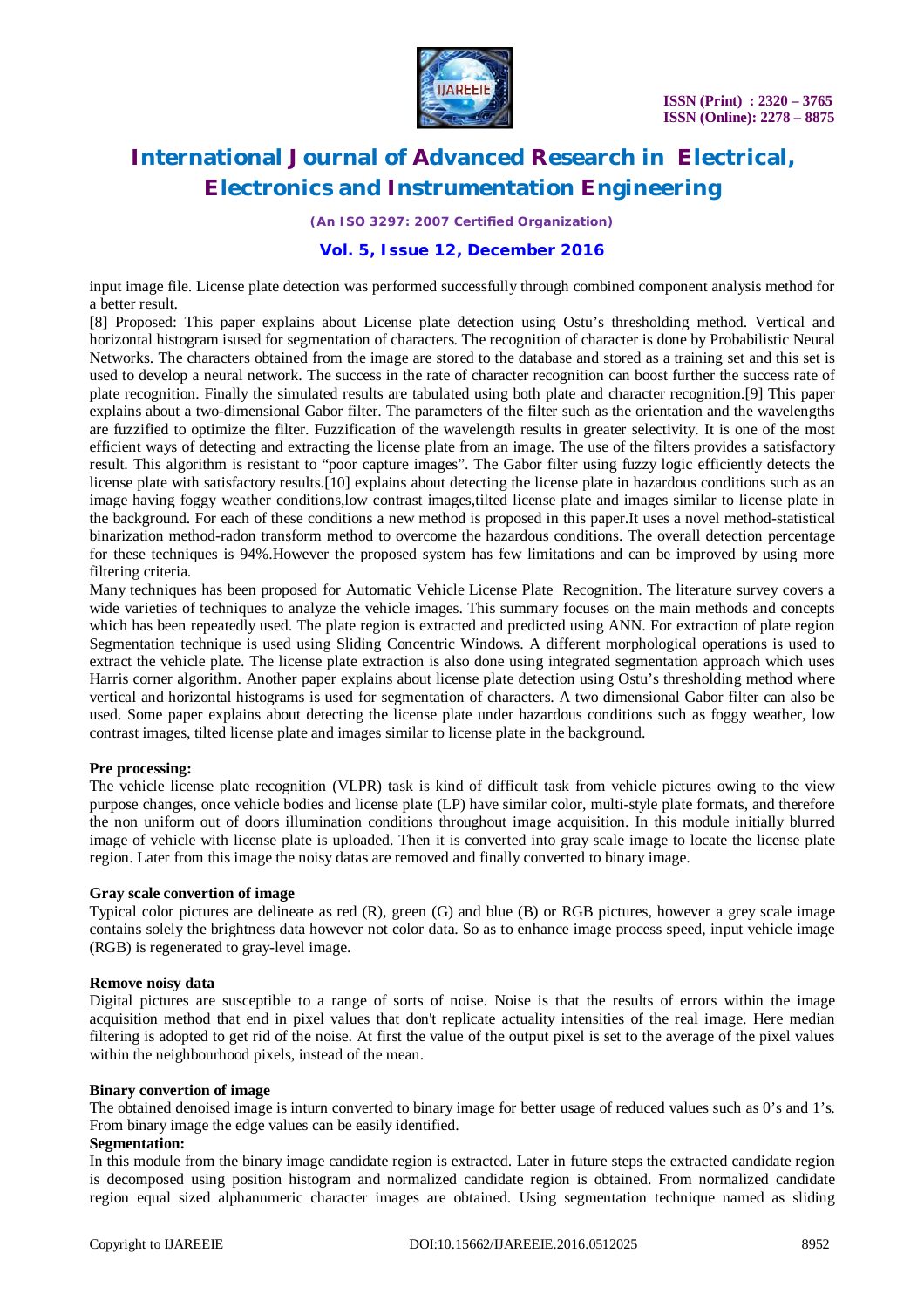

*(An ISO 3297: 2007 Certified Organization)*

### **Vol. 5, Issue 12, December 2016**

concentric windows (SCW) a new approach is being proposed to analyze road images which often contain vehicles image and extract license plate from those images by finding vertical and horizontal edges from vehicle region. During this step, morphological process such as dilation and erosion are used to obtain isolated image. From this image the candidate region is detected.

#### **Recognition:**

In this module the equal sized alphanumeric characters are trained using deep neural network to find the precise plate characters. The last phase in LPR system is to acknowledge the isolated characters. Once rending the extracted license plate into individual character pictures, the character in every image may be identified. There are several strategies accustomed to acknowledge isolated characters. During this deep neural network is enforced for recognition.

#### **License number recognition**

The splitted alphanumeric characters are compared with the trained datasets for matching the correct pattern of the character. Several iterations are performed to get accurate results. Deep neural network method is adopted to recognize the plate characters.

#### **LP number extraction**

LP numbers are extracted from training datasets, random weight between each connection from input layer to output layer is taken. The normalization factor is multiplied by "weight adjust". This process is repeated for all candidate characters .A pre-calculation is made to find a different output neuron which has maximum value for each input character. Suppose, the first character output neuron four gives maximum output and the second character output neuron three gives maximum output. A record for each character is maintained and the output neuron gives maximum value. As a result, the license plate description is obtained.



Fig 1 images obtained after segmentation process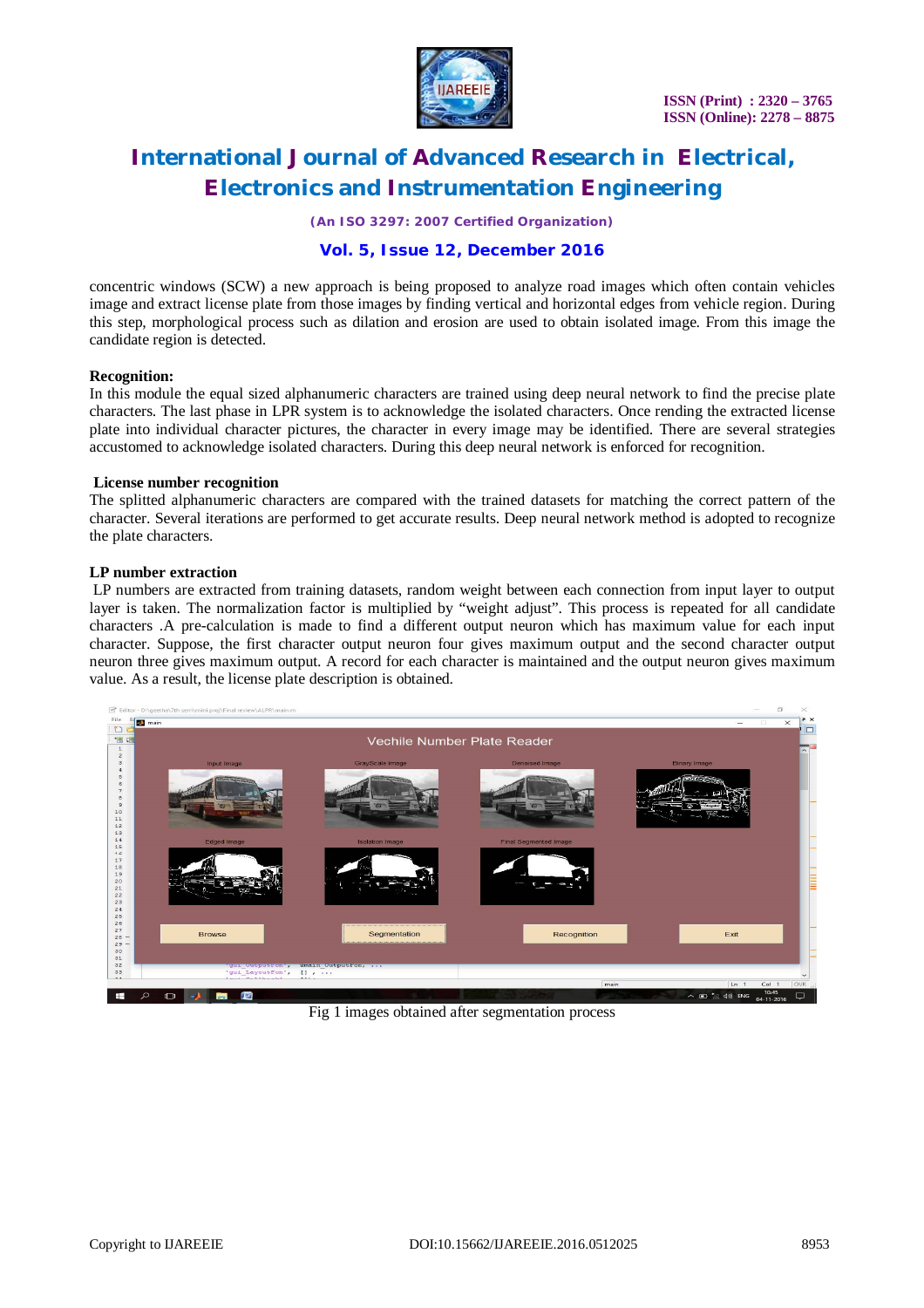

*(An ISO 3297: 2007 Certified Organization)*

### **Vol. 5, Issue 12, December 2016**



Fig 2 Extracting LP after recognition

### **III. DESIGN OF VEHICLE LICENSE PLATE RECOGNITION**



Fig 3 Proposed System

#### **Segmentation Result:**

Table 1 Time consumption for segmentation

| <b>Process</b>        | <b>Average computation time (seconds)</b> |
|-----------------------|-------------------------------------------|
| Pre-processing        | 0.2                                       |
| Gray-scale convertion |                                           |
| Binary convertion     | U. .                                      |
| Segmentation          |                                           |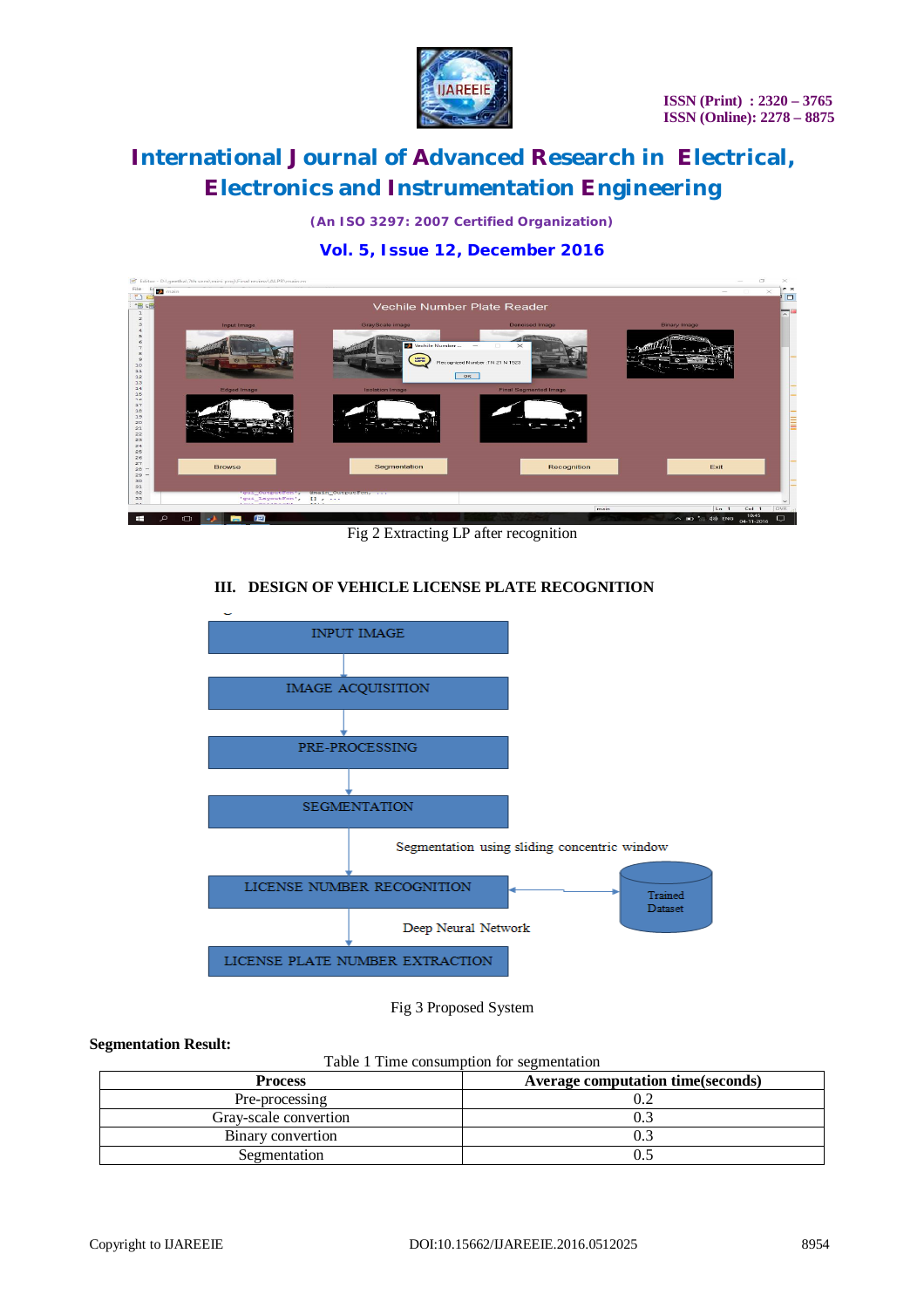

*(An ISO 3297: 2007 Certified Organization)*

### **Vol. 5, Issue 12, December 2016**

#### Table 2 Time consumption for segmentation

|                       | ີ                        |
|-----------------------|--------------------------|
| <b>Process</b>        | Performance rate $(\% )$ |
| Pre-processing        | 99.2%                    |
| Gray-scale convertion | 99%                      |
| Binary convertion     | 99%                      |
| Segmentation          | 96.5%                    |

Table 3 Performance evaluation for segmentation

|  |  |  |  |  | Table 4 Time consumption for recognition |
|--|--|--|--|--|------------------------------------------|
|--|--|--|--|--|------------------------------------------|

| <b>Process</b>                  | <b>Average computation time (seconds)</b> |
|---------------------------------|-------------------------------------------|
| Recognition of characters (DNN) | 4.U                                       |
| LP extraction                   |                                           |

#### Table 5 Performance evaluation for recognition

| <b>Process</b>                  | Performance rate $(\% )$ |
|---------------------------------|--------------------------|
| Recognition of characters (DNN) | 99%                      |
| P extraction                    | 98%                      |

#### **IV. CONCLUSION AND FUTURE WORK**

An efficient less time consuming license plate recognition method is proposed which has been tested on various vehicle images and maximum accuracy on detecting license plate characters is obtained. In addition we also faced some difficulties during the experimenting such as License plate is broken,Too much complexity in image illumination,Number plate not within the legal specification., Characters with low resolution, Poor maintenance of the license plate and also It was difficult to recognize the characters namely, O and D; 5 and S; 8 and B, E; O and 0, etc. In future, the input image can be obtained from video and then used in our system to obtain the plate number. Also the input images can be captured from moving vehicle at varied speed using sensors and cameras. We can collect varied templates of characters from different language datasets. For example like Tamil character dataset, Telugu character dataset, Hindi character dataset , and so on. With the help of these varied datasets we can recognize the plate characters in different languages. We can also expand our system to identify the vehicle mode, type, and owner's information

#### **REFERENCES**

- 1. Chandwani, Vinay, Naveen Kumar Gupta, Ravindra Nagar, Vinay Agrawal, and Ajay Singh Jethoo,"Artificial neural networks aided conceptual stage design of water harvesting structures", *Perspectives in Science* (2016), Vol.8, pp.151-155,2016.
- 2. Sharma, Bharti, Vinod Kumar Katiyar, Arvind Kumar Gupta, and Akansha Singh, "The automated vehicle detection of highway traffic images by differential morphological profile", *Journal of Transportation Technologies*, Vol.4,No.2, pp.150-156,2014.
- 3. Sajedi, Hedieh. "Handwriting recognition of digits, signs, and numerical strings in Persian." *Computers & Electrical Engineering* , Vol.49,pp.52- 65,2015.
- 4. Panchal T, Patel H, Panchal A," License Plate Detection Using Harris Corner and Character Segmentation by Integrated Approach from an Image", Procedia Computer Science,Vol. 31,No.79,pp.419-25,2016.
- 5. Zhang, Zhigang, and Cong Wang.,"The research of vehicle plate recognition technical based on BP neural network.", *AASRI Procedia* 1 pp.74- 81,2012.
- 6. Fu, Huiyuan, Huadong Ma, Yinxin Liu, and Dawei Lu, "A Vehicle Classification System Based on Hierarchical Multi-SVMs in Crowded Traffic Scenes",Vol.211,pp.182-190,2016.
- 7. Zhang, Xiangdong, Peiyi Shen, Juan Song, Liang Zhang, Weibin Gong, Wei Wei, Yuanmei Tian, and Guangming Zhu, "An Algorithm Combined with Color Differential Models for License-Plate Location", In *CCF Chinese Conference on Computer Vision*, pp. 429-438. 2015.
- 8. Wang, Yu, Xiaojuan Ban, Jie Chen, Bo Hu, and Xing Yang, "License plate recognition based on SIFT feature", *Optik-International Journal for Light and Electron Optics*, Vol.126, No.21,pp.2895-2901.2015.
- 9. K.Deb, I.Khan, R.Alam, and K. H. Jo, *"Optical Recognition of Vehicle license plates", In proc. of the 6th IEEE IFOST, Vol. 2, pp. 743- 748,2011.*
- 10. Kocer, H. Erdinc, and K. Kursat Cevik,"Artificial neural networks based vehicle license plate recognition", *Procedia Computer Science,Vol.* 3,pp.1033-1037,2010.
- 11. Öztürk, Fikriye, and Figen Özen. "A new license plate recognition system based on probabilistic neural networks." *Procedia Technology*,Vol.1,pp.124-128,2012.